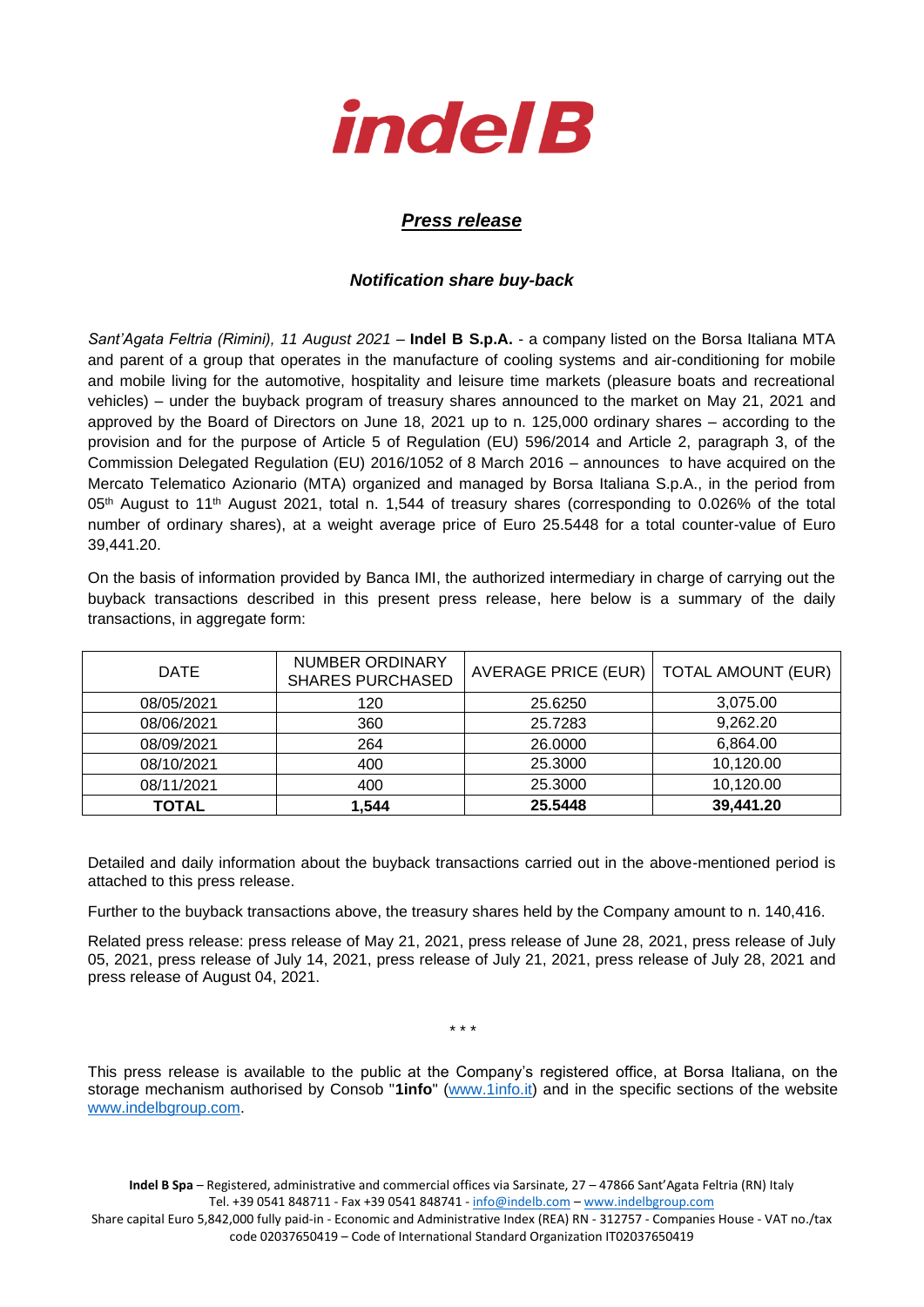*Indel B S.p.A. is a company listed on the MTA segment of the Italian stock exchange and is controlled by AMP.FIN S.r.l., in turn held entirely by the Berloni family. Indel B S.p.A. heads an important Group that operates worldwide and has been active for the last 50 years in the mobile cooling sector applicable to the Automotive, Leisure time and Hospitality cooling segments. The Group also operates in mobile climate control, with specific reference to the Automotive market, represented by commercial vehicles, minibuses, ambulances, agricultural and earth-moving machinery, and in the Cooling Appliances sector, which mainly comprises cellars for storing wine and small refrigerators for storing milk. The company has a market cap of approximately Euro 148 million.*

## **Contact details**

| <b>INDEL B</b>                | <b>POLYTEMS HIR</b>            | <b>FAST-COM</b>                |
|-------------------------------|--------------------------------|--------------------------------|
| Controller & IR               | IR e Comunicazione Finanziaria | <b>Media Relations</b>         |
| Elisabetta Benazzi            | Bianca Fersini Mastelloni      | Paolo Santagostino             |
| +39 0541 848 784              | +39 06.69923324; +39 336742488 | +39 349 3856585                |
| elisabetta.benazzi@indelb.com | b.fersini@polytemshir.it       | paolo.santagostino@fast-com.it |
|                               |                                |                                |